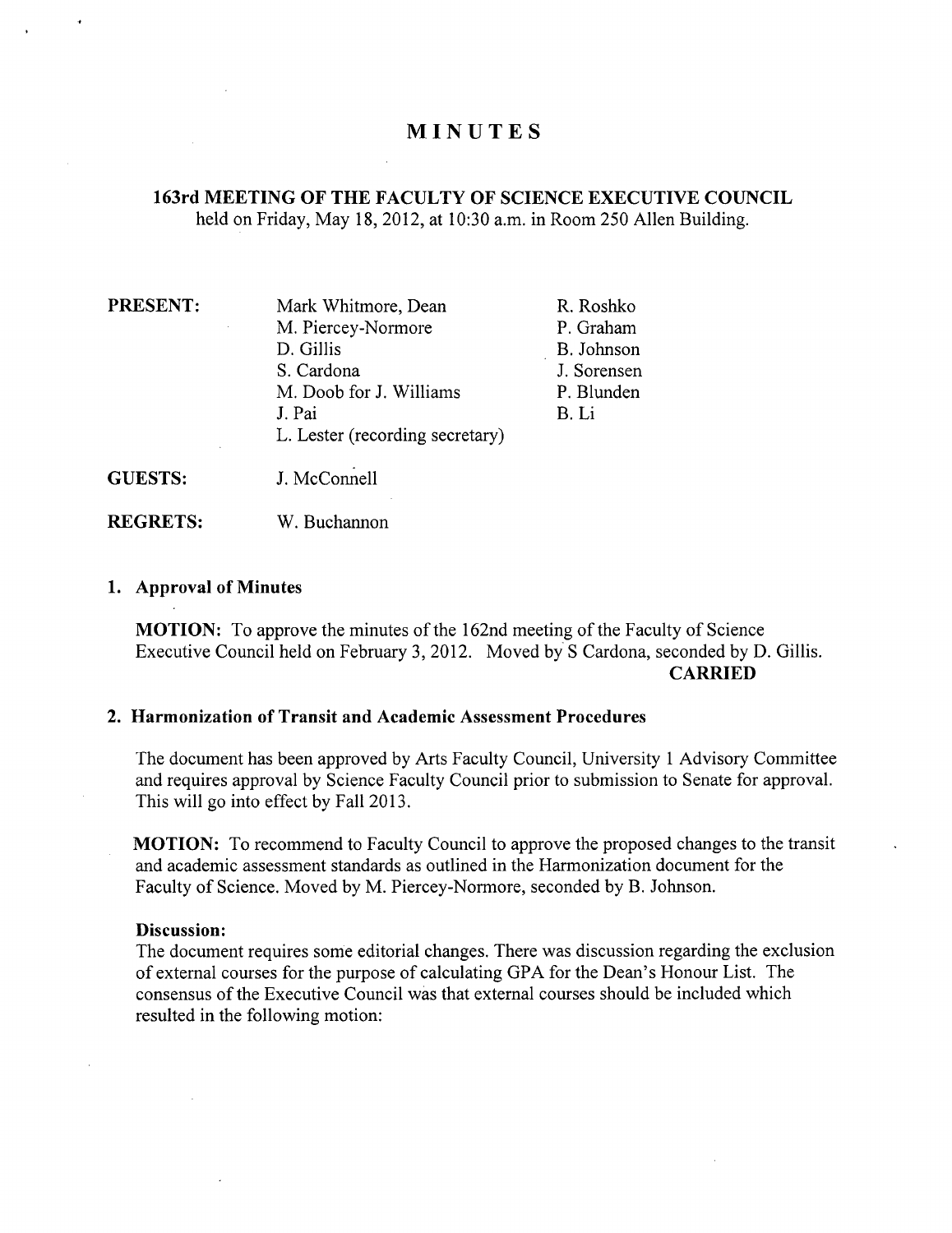#### **Amendment to the above Motion as follows:**

**MOION:** To recommend to Faculty Council to approve the proposed changes to the transit and academic assessment standars as outlined in the Harmonization document for the Faculty of Science with a modification to bullet #2, under Dean's Honour List "External courses will count into the determination for DHL in the Faculty of Science". Moved by D. Gillis, seconded by P. Blunden.

## **CARRIED**

#### **Department of Mathematics Bylaws**

**MOTION:** To recommend to Faculty Council approval of the Department of Mathematics Bylaws with suggested editorial changes. The Mathematics Department will provide a revised copy incorporating these changes. Moved by M. Doob, seconded by J. Sorensen. **CARRIED** 

## **Approval of Draft Agenda for May 31 Faculty Council meeting**

It was decided that a separate meeting to discuss the Desire2Learn initiative would be held the first week in June, and the presentation by Marni Groeneveld, from Career Services, would be postponed to a future Faculty Council meeting.

**MOTION:** To approve the draft agenda of the 127<sup>th</sup> Faculty Council meeting scheduled for May 31, 2012, with the above amendments. Moved by J. Sorensen, seconded by D. Gillis. **CARRIED** 

## **Other Business.**

There was no other business to discuss.

#### **Adjournment**

The meeting adjourned at 12:05 p.m.